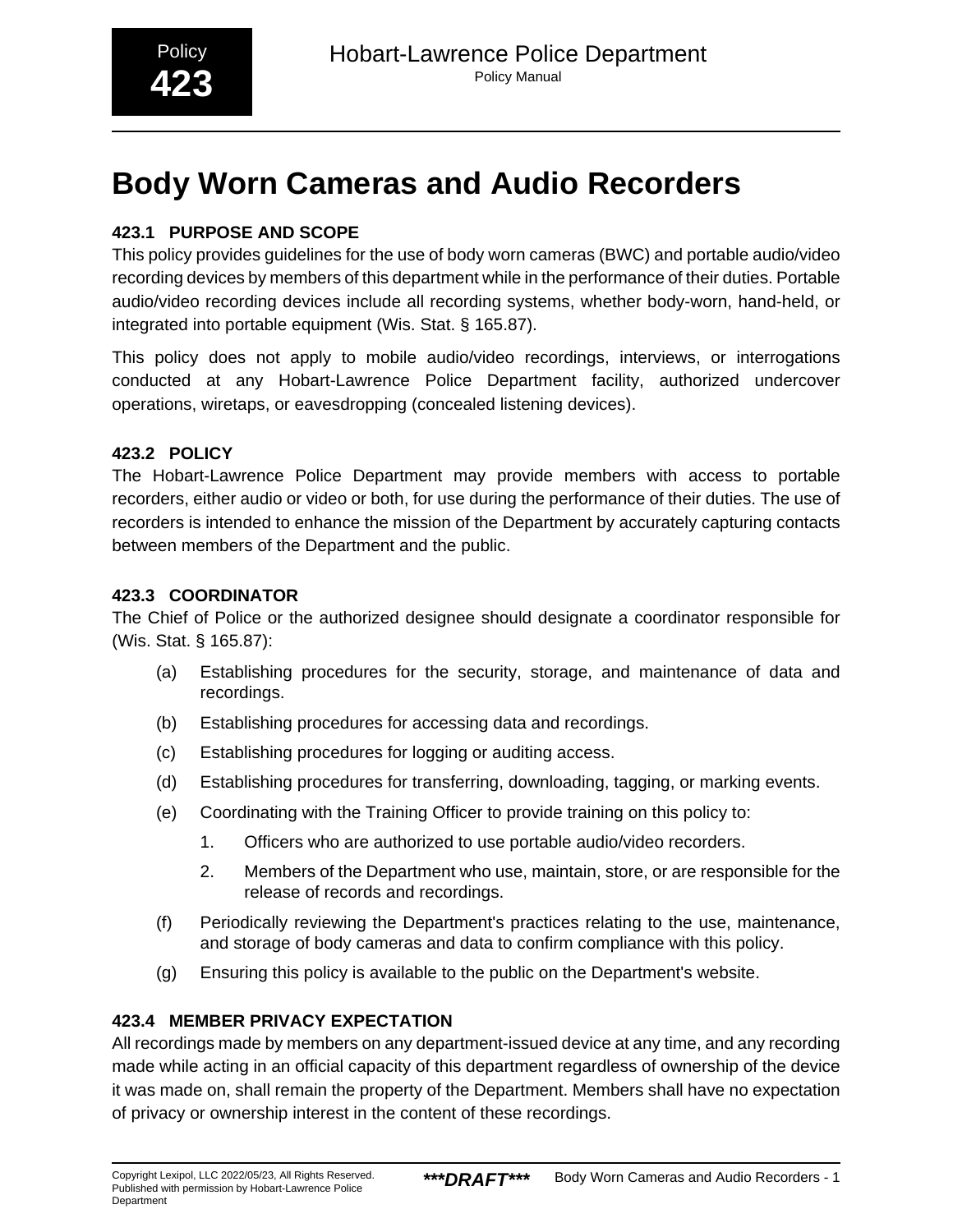### Hobart-Lawrence Police Department

Policy Manual

#### Body Worn Cameras and Audio Recorders

#### **423.5 MEMBER RESPONSIBILITIES**

Prior to going into service, each officer will be responsible for making sure that he/she is equipped with a BWC issued by the Department, and that the recorder is in good working order. To function check the BWC and ensure it is in good working order, the officer is to periodically check of the following:

- Video recording
- Audio Recording
- Accurate time/date and other information on the display  $\blacksquare$
- Pre-shift function checks shall be classified as "non-evidentiary" video
- Throughout the officer's shift or at the end of the officer's shift, recorded video files shall be given a classification code and the officer should ensure the auto labeling process assigned the appropriate corresponding incident number
- Activity not requiring an assigned incident number shall be classified with an appropriate code (ie. non-evidentiary, training, etc.)
- At the end of the officer's shift, the officer shall return the body worn camera to the  $\blacksquare$ evidence.com dock to upload the digitally encrypted data to the web-based storage facility and recharge the battery. Officers are responsible for ensuring the BWC is functioning with a GREEN battery status

If the recorder is not in working order or the member becomes aware of a malfunction at any time, the member shall promptly report the failure to his/her supervisor and obtain a functioning device as soon as reasonably practicable. Uniformed members should wear the recorder in a conspicuous manner or otherwise notify persons that they are being recorded, whenever reasonably practicable.

Any member assigned to a non-uniformed position may carry an approved portable recorder at any time the member believes that such a device may be useful. Unless conducting a lawful recording in an authorized undercover capacity, non-uniformed members should wear the recorder in a conspicuous manner when in use or otherwise notify persons that they are being recorded, whenever reasonably practicable.

Members should document the existence of a recording in any report or other official record of the contact, including any instance where the recorder malfunctioned or the member deactivated the recording. Members should include the reason for deactivation.

#### **423.6 ACTIVATION OF BODY WORN CAMERA AND AUDIO RECORDERS**

This policy is not intended to describe every possible situation in which the portable recorder should be used, although there are many situations where its use is appropriate.

BWC'S shall be placed in buffering mode at all times during an officer's shift unless the officer is inside the locker room or restroom, or during confidential discussion with a supervisor. When in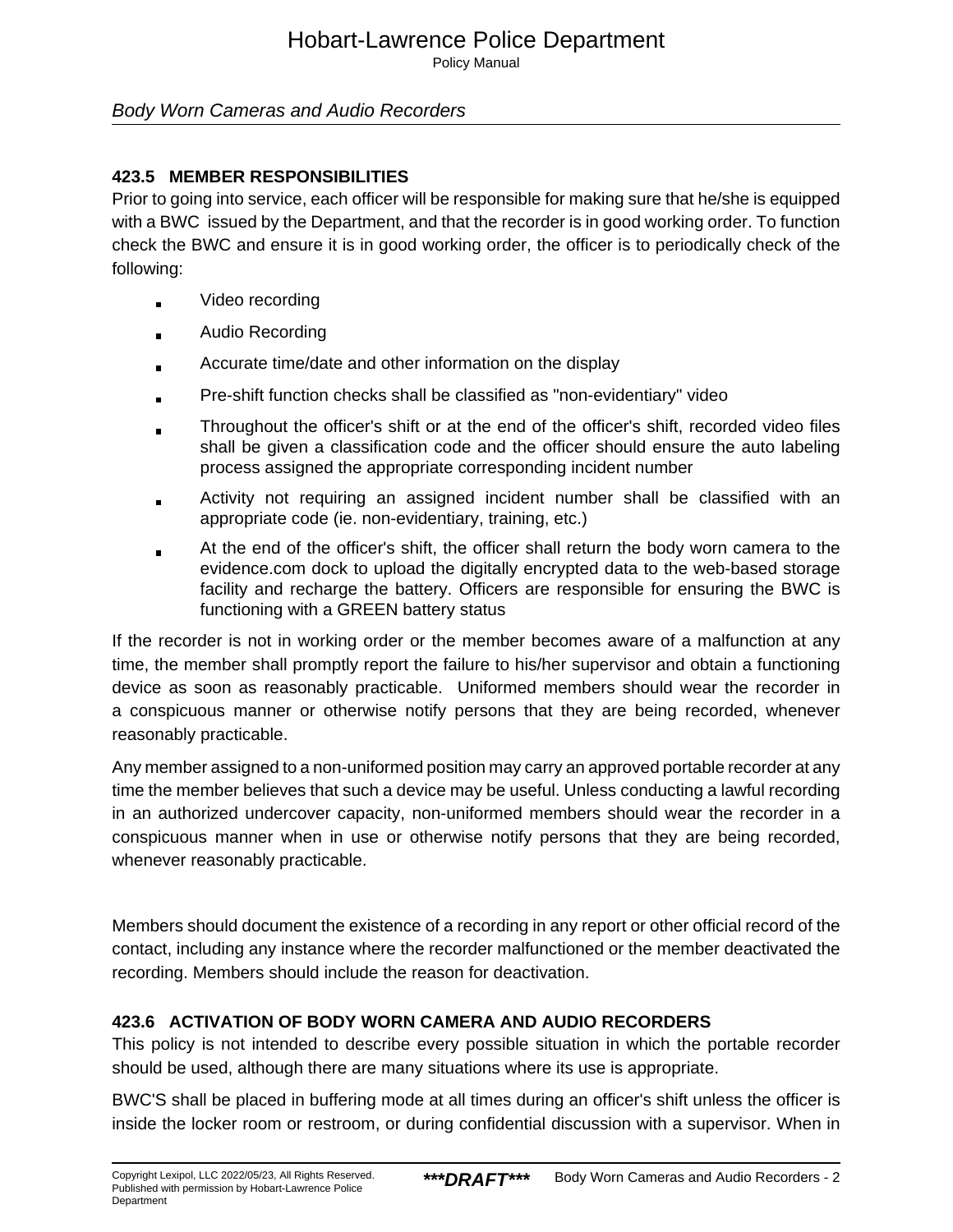Policy Manual

#### Body Worn Cameras and Audio Recorders

buffering mode, BWC'S will be automatically activated when an officer's handgun from any holster equipped with an activation sensor is drawn. This automated response will also activate the BWC of each officer within close proximity to the officer who has drawn his or her handgun, if the body worn camera is in buffering mode.

Members should activate the recorder any time the member believes it would be appropriate or valuable to record an incident.

The BWC should be activated in any of the following situations:

- (a) All enforcement and investigative contacts including stops and field interview (FI) situations
- (b) Traffic stops including, but not limited to, traffic violations, stranded motorist assistance and all crime interdiction stops
- (c) Self-initiated activity in which a member would normally notify the Communications **Center**
- (d) Courtesy transports
- (e) Prisoner transports
- (f) Motor vehicle accidents
- (g) All emergency vehicle operations
- (h) Any other contact that becomes adversarial after the initial contact in a situation that would not otherwise require recording

Officers may activate their BWC at their discretion for other types of incidents the officer believes should be recorded. Officers are encouraged to activate the system for any citizen contact and suspicious or unexplained circumstances.

Circumstances with a BWC may not be used include, but are not limited to:

- Officer safety prohibits due to a sudden assault or unexpected altercation  $\blacksquare$
- Speaking with an informant or community member providing information who request deactivation of recorder prior to providing information
- A health care provider is discussing medical issues with a patient
- While in the hospital waiting for a person in custody to be medically cleared unless their behavior dictates the need for continued activation of the recorder
- While debriefing with other officers regarding specific details or tactics on a call for service
- When developing a tactical plan or creating a safety plan for a victim
- Any other incident where the officer can articulate the necessity and totality of the  $\blacksquare$ circumstances that led to not activating the recorder

Members should remain sensitive to the dignity of all individuals being recorded and exercise sound discretion to respect privacy by discontinuing recording whenever it reasonably appears to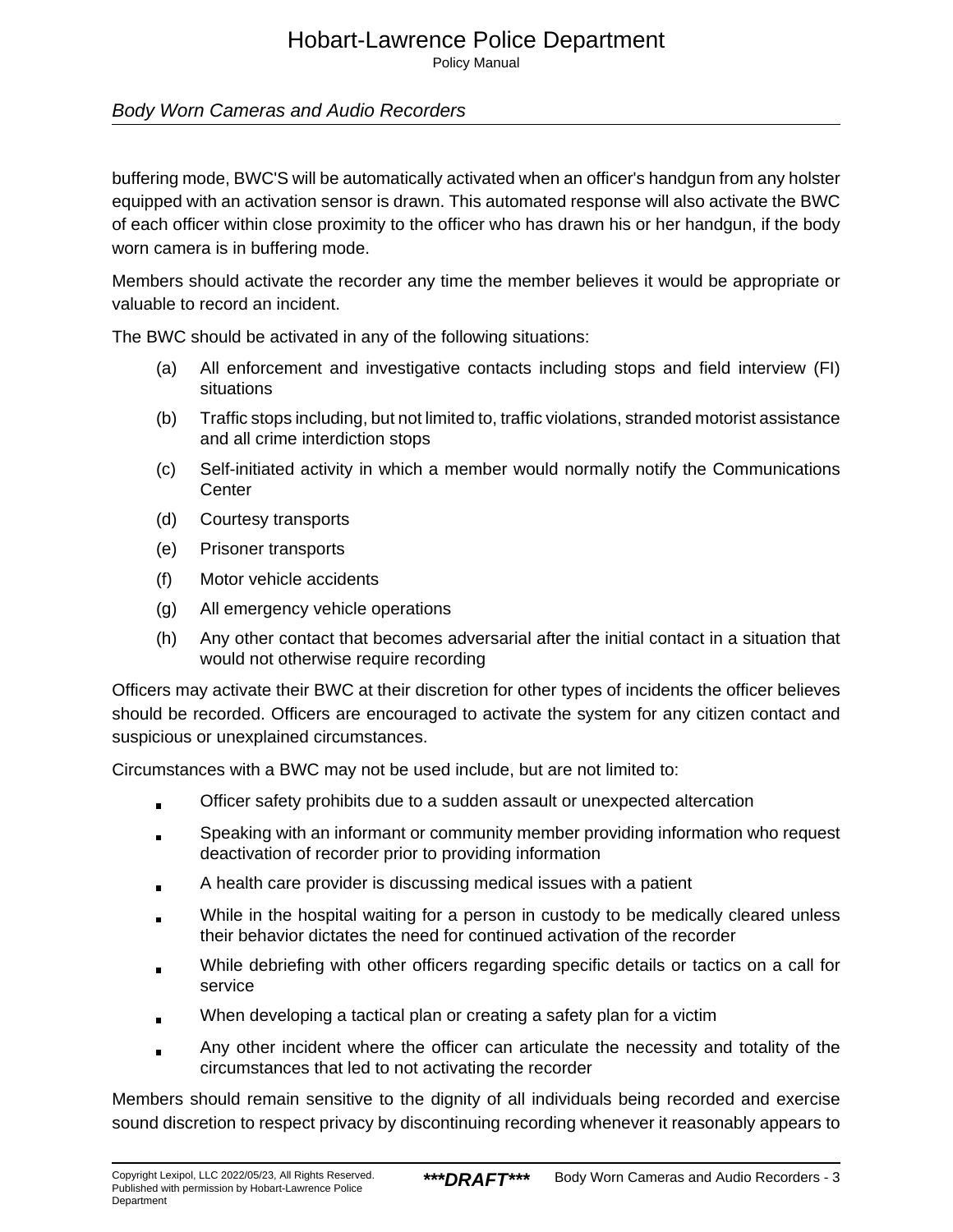## Hobart-Lawrence Police Department

Policy Manual

#### Body Worn Cameras and Audio Recorders

the member that such privacy may outweigh any legitimate law enforcement interest in recording. Requests by members of the public to stop recording should be considered using this same criterion. Recording should resume when privacy is no longer at issue unless the circumstances no longer fit the criteria for recording.

At no time is a member expected to jeopardize his/her safety in order to activate a portable recorder or change the recording media. However, the recorder should be activated in situations described above as soon as reasonably practicable.

#### 423.6.1 CESSATION OF RECORDING

Once activated, the portable recorder should remain on continuously until the member reasonably believes that his/her direct participation in the incident is complete or the situation no longer fits the criteria for activation. Recording may be stopped during significant periods of inactivity such as report writing or other breaks from direct participation in the incident or as outlined in the Activation of Body Camera and Audio Recorders section noted above.

The BWC can be placed into the buffering mode when the officers is reasonably certain nothing of significance would be recorded. Officers shall reactivate their BWC if the situation changes and evidence might be captured on video.

Should officers find it necessary to mute the audio portion of the recording, they shall state on camera prior to muting the audio the reason for doing so.

#### 423.6.2 SURREPTITIOUS USE OF THE PORTABLE RECORDER

Wisconsin law permits an individual to surreptitiously record any conversation in which one party to the conversation has given his/her permission (Wis. Stat. § 968.31(2)(b)).

Members may surreptitiously record any conversation during the course of a criminal investigation in which the member reasonably believes that such a recording will be lawful and beneficial to the investigation.

Members shall not surreptitiously record another department member without a court order unless lawfully authorized by the Chief of Police or the authorized designee.

#### 423.6.3 EXPLOSIVE DEVICE

Many portable recorders, including body-worn cameras and audio/video transmitters, emit radio waves that could trigger an explosive device. Therefore, these devices should not be used where an explosive device may be present.

#### **423.7 PROHIBITED USE OF PORTABLE RECORDERS**

Members are prohibited from using department-issued portable recorders and recording media for personal use and are prohibited from making personal copies of recordings created while onduty or while acting in their official capacity.

Members are also prohibited from retaining recordings of activities or information obtained while on-duty, whether the recording was created with department-issued or personally owned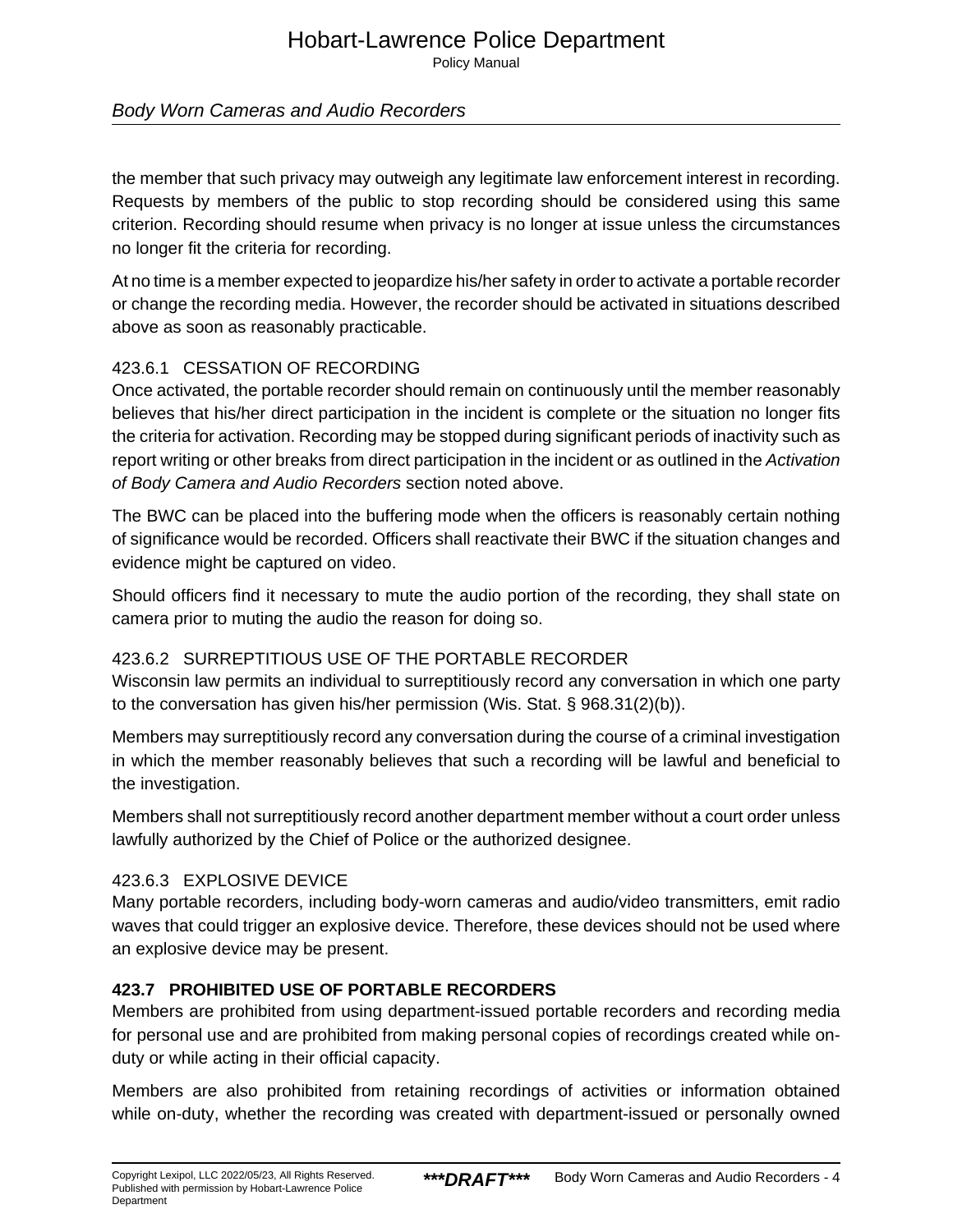Policy Manual

Body Worn Cameras and Audio Recorders

recorders. Members shall not duplicate or distribute such recordings, except for authorized legitimate department business purposes. All such recordings shall be retained at the Department.

Members are prohibited from using personally owned recording devices while on-duty without the express consent of the Shift Supervisor or OIC. Any member who uses a personally owned recorder for department-related activities shall comply with the provisions of this policy, including retention and release requirements, and should notify the on-duty supervisor of such use as soon as reasonably practicable.

Recordings shall not be used by any member for the purpose of embarrassment, harassment or ridicule.

#### **423.8 IDENTIFICATION AND PRESERVATION OF RECORDINGS**

To assist with identifying and preserving data and recordings, members should download, tag or mark these in accordance with procedure and document the existence of the recording in any related case report.

A member should transfer, tag or mark recordings when the member reasonably believes:

- (a) The recording contains evidence relevant to potential criminal, civil or administrative matters.
- (b) A complainant, victim or witness has requested non-disclosure.
- (c) A complainant, victim or witness has not requested non-disclosure but the disclosure of the recording may endanger the person.
- (d) Disclosure may be an unreasonable violation of someone's privacy.
- (e) Medical or mental health information is contained.
- (f) Disclosure may compromise an undercover officer or confidential informant.
- (g) The recording or portions of the recording may be protected under the Public Records Law (Wis. Stat. § 19.31 et seq.).

Any time a member reasonably believes a recorded contact may be beneficial in a non-criminal matter (e.g., a hostile contact), the member should promptly notify a supervisor of the existence of the recording.

#### **423.9 RETENTION OF RECORDINGS**

All recordings shall be retained for a period consistent with the requirements of the established records retention schedule but in no event for a period less than 120 days (Wis. Stat. § 165.87).

423.9.1 EXCEPTIONS TO RETENTION REQUIREMENTS FOR BODY-WORN CAMERAS Exceptions to the 120-day retention period for body-worn cameras are as follows (Wis. Stat. § 165.87):

(a) Recordings should be retained until the final disposition of any investigation, case, or complaint to which the recordings pertain to any of the following: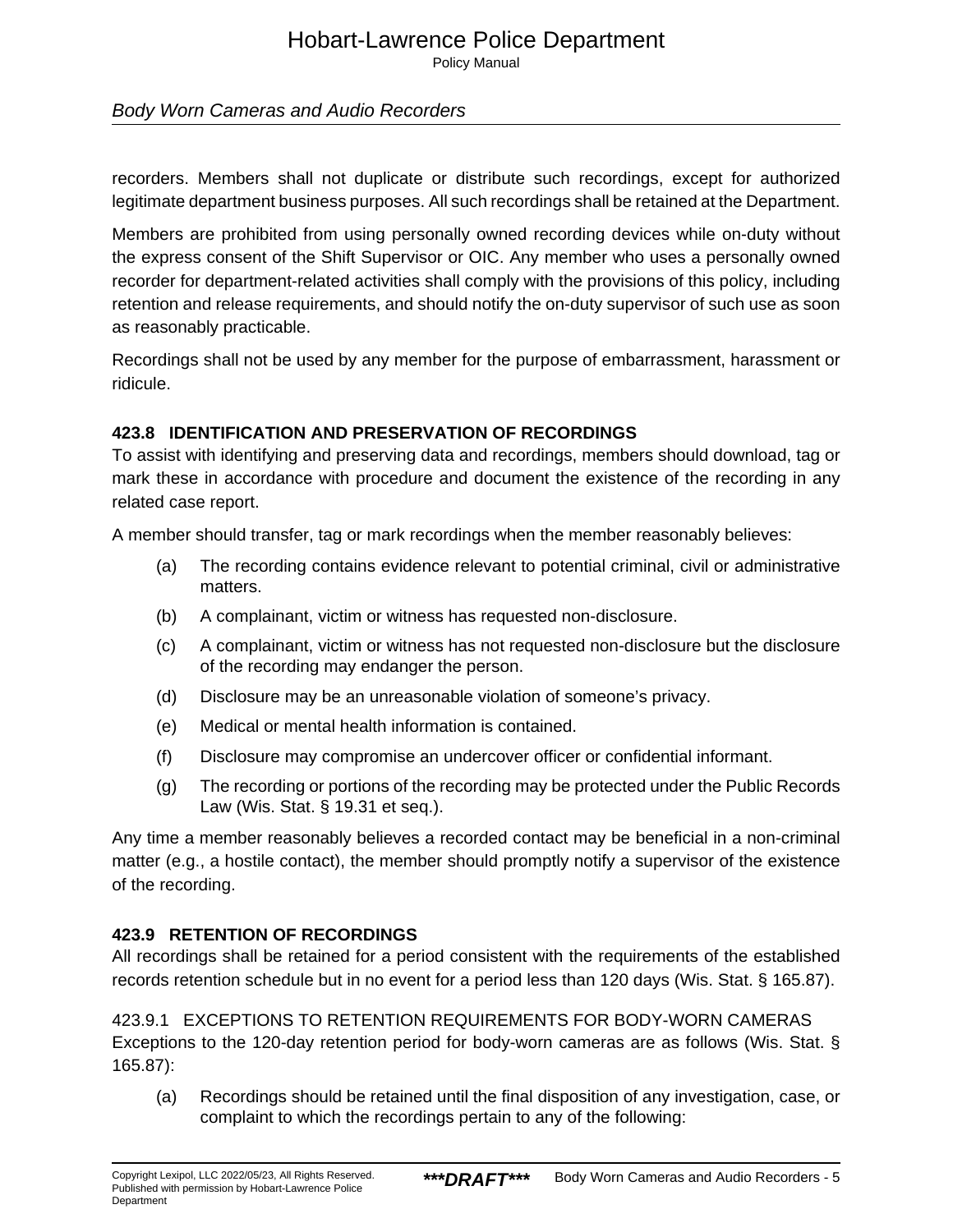Policy Manual

#### Body Worn Cameras and Audio Recorders

- 1. Death or actual or alleged physical injury to any person in the recording
- 2. An encounter resulting in custodial arrest
- 3. A search during a temporary detention pursuant to Wis. Stat. § 968.25
- 4. An encounter resulting in the use of force except when the only use of force involves the use of a firearm to euthanize an injured wild animal
- (b) Recordings used in any criminal, civil, or administrative proceeding may not be destroyed except upon a final disposition from the court or hearing officer after a determination the recordings are no longer needed, or by an order from the court or hearing officer.
- (c) Recordings may be retained for a period beyond 120 days if a request or directive to preserve the recordings is made before the expiration of that time period by an officer from this department or another law enforcement agency, member of a board of fire and police commission, prosecutor, defendant, or a court.

#### 423.9.2 RELEASE OF AUDIO/VIDEO RECORDINGS

Requests for the release of audio/video recordings shall be processed in accordance with the Records Maintenance and Release Policy.

#### **423.10 REVIEW OF RECORDED MEDIA FILES**

When preparing written reports, members should review their recordings as a resource (see the Officer-Involved Shootings and Deaths Policy for guidance in those cases). However, members shall not retain personal copies of recordings. Members should not use the fact that a recording was made as a reason to write a less detailed report.

Supervisors are authorized to review relevant recordings any time they are investigating alleged misconduct, or reports of meritorious conduct, or whenever such recordings would be beneficial in reviewing the member's performance.

Recorded files may also be reviewed:

- (a) Upon approval by a supervisor, by any member of the Department who is participating in an official investigation, such as a personnel complaint, administrative investigation, or criminal investigation.
- (b) Pursuant to lawful process or by court personnel who are otherwise authorized to review evidence in a related case.
- (c) By media personnel with permission of the Chief of Police or the authorized designee.
- (d) In compliance with a public records request, if permitted, and in accordance with the Records Maintenance and Release Policy.

All recordings should be reviewed by the Custodian of Records prior to public release (see the Records Maintenance and Release Policy). Recordings that unreasonably violate a person's privacy or sense of dignity should not be publicly released unless disclosure is required by law or order of the court (Wis. Stat. § 165.87(3)).